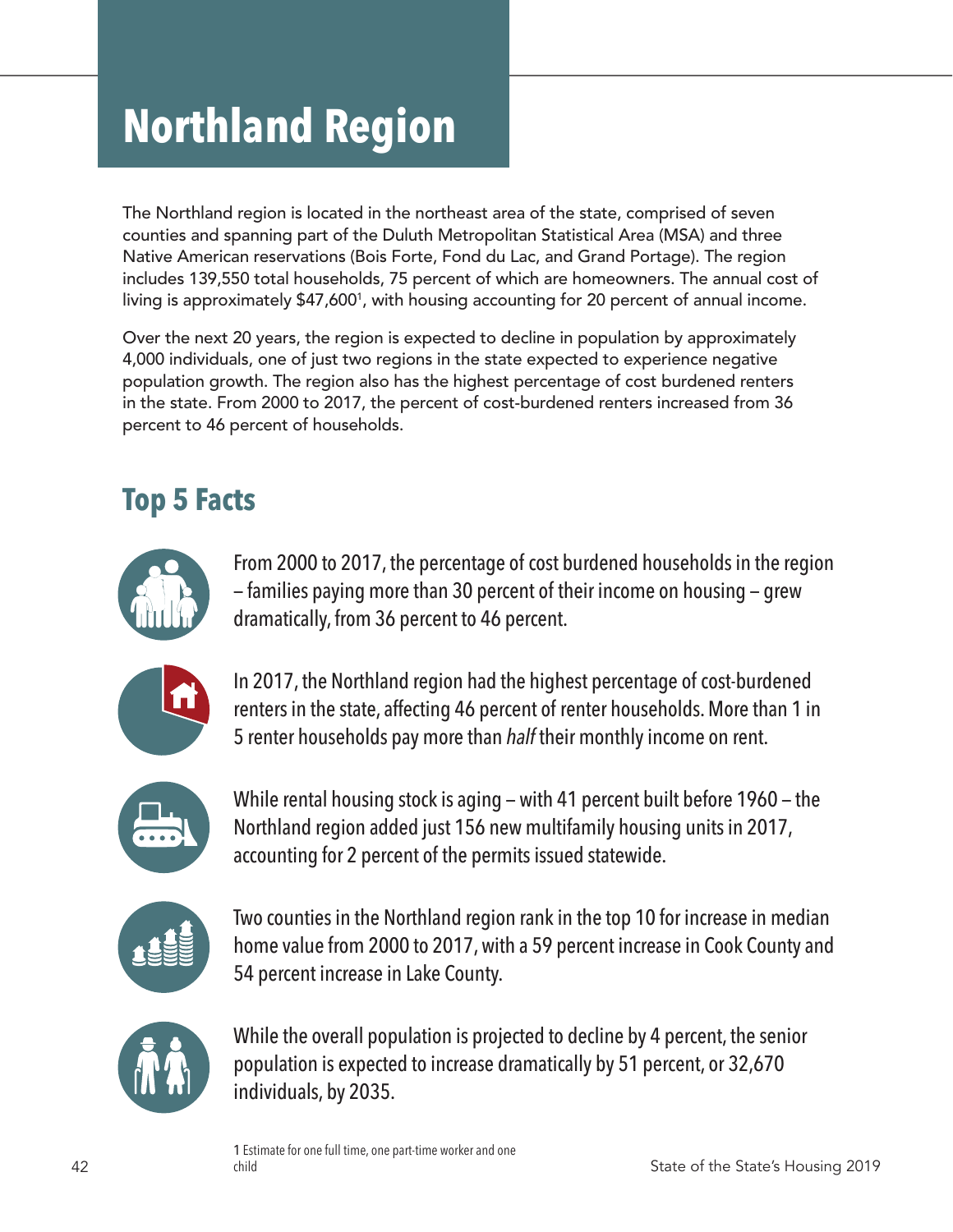## Northland Region

#### Rental Housing

The Northland region contains 35,490 renter households, accounting for 25 percent of total households. More than 40 percent of the region's renters reside in the City of Duluth.

The Northland region contains the highest percentage of cost-burdened renters in the state, affecting 46 percent or 16,373 renter households that are currently spending more than 30 percent of their income on rent. An estimated 7,910 households, or 22 percent, are paying more than half of their income on housing.

While Cook County tops the state with the lowest rate of renter cost burden, affecting 26 percent of renters, Koochiching and St. Louis Counties rank in the 86 and 80, respectively, for those with the highest rates of cost burden (51 percent and 48 percent of renters spend more than 30 percent of their income on housing). With 51 percent of renters experiencing housing cost burden and 26 percent experiencing severe housing cost burden, Koochiching County has the second highest rate of renter cost burden, and the fourth highest rate of severe renter cost burden in the state.

# Region

#### COUNTIES:

Aitkin, Carlton, Cook, Itasca, Koochiching, Lake, St. Louis

The high rates of housing cost burden across the region highlight the growing cost of rent relative to renter wages. Renter income has fallen in all but two counties (Carlton and Itasca) since 2000, with Koochiching and St. Louis Counties are among the top 10 counties in the state with the steepest declines in income, after adjusting for inflation.

From 2000 to 2017, median rent in the Northland region increased by a range of 4 percent in Lake County to 27 percent in Carlton County. In the region, 36 percent of all renter households earn less than \$20,000 annually, meaning these families have no more than \$500 per month to spend on housing without exceeding 30 percent of their annual income. There isn't a single county in the Northland region where \$500 is enough to afford a modest one-bedroom apartment.

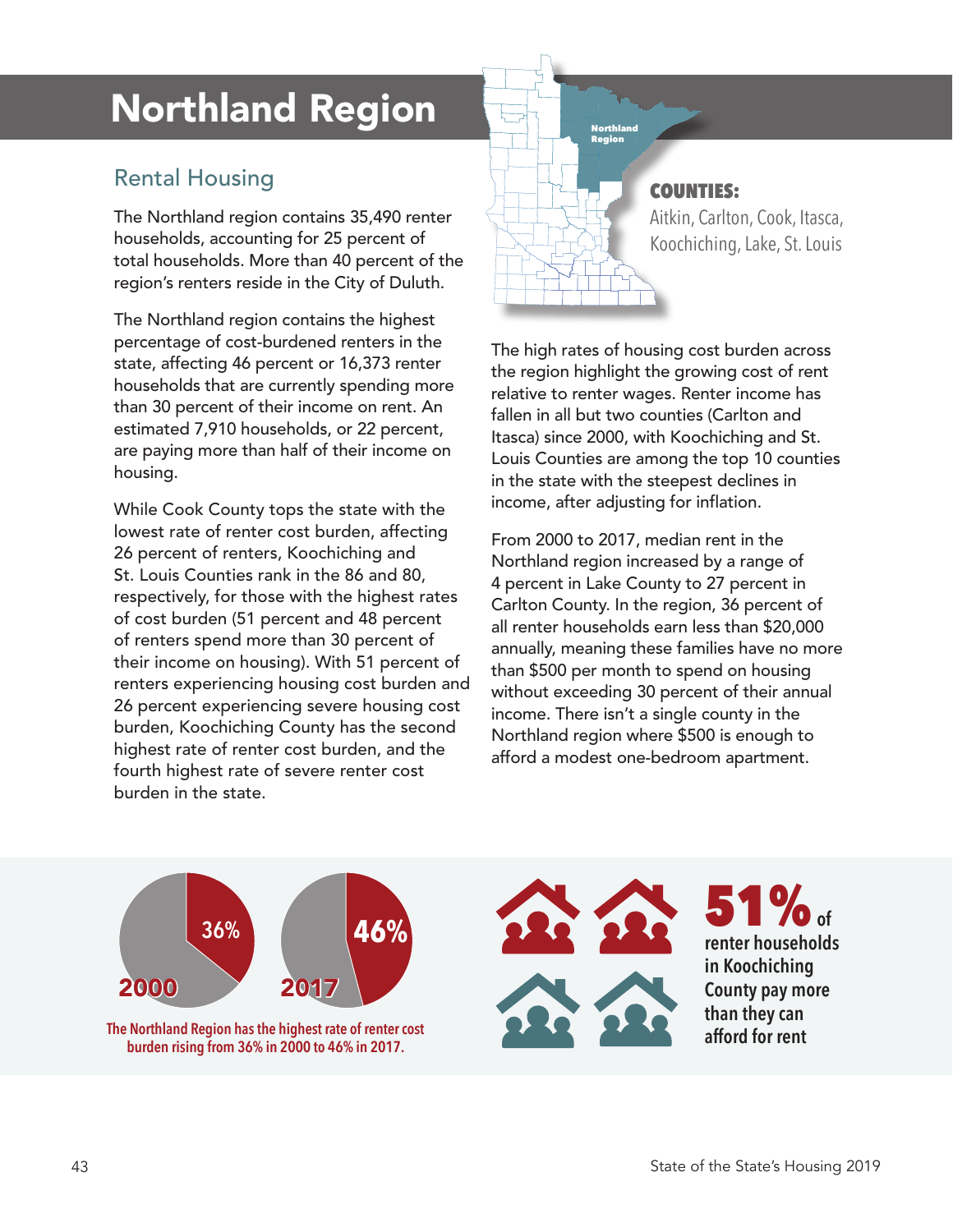#### CITY SPOTLIGHT: Duluth

The Duluth metropolitan area — which spans St. Louis and Carlton counties of Minnesota and Douglas County of Wisconsin — contains different housing needs than the rest of the Northland region.

Within the city of Duluth boundaries, 40 percent of households are renters. In 2017, median gross rent in Duluth \$769, which has increased by 22% since 2000. While owner income has risen minimally since 2000 by 5% to \$63,642, renter income has declined by 2%, falling to an median of \$25,466 in 2017. In total, 19% of owners and 51% of renters are cost burdened in the city.



The Northland Region is home to 11,150 renter households that earn less than 30 percent of area median income, yet contains just 4,774 that were affordable and available to renters in this income bracket.



For the 36% of renter households earning less than \$20,000 per year, **rent is out of reach in every county in the Northland region.**

#### Owner-Occupied Homes

The Northland region contains more than 104,000 owner households, with a homeownership rate of 75 percent, matching the average for the state. However, homeownership rates differ significantly by race. In the region, 76 percent of white households are homeowners, while only 45 percent of households of color own their homes.

Since 2000, the median homeowner income in the region fell by as much as 4 percent in Koochiching County while increasing as much as 7 percent in Carlton County. Three of the seven counties in the region still saw a decline in owner income, with two counties, Cook and Koochiching, ranking in the top ten of counties seeing the largest decrease in owner income. Northland has the third highest rate of owner cost burden in the state, with 1 in 5 owner households paying more than 30 percent of their income on housing.

From 2000 to 2017, median home values rose by double digits in every county, ranging from a 20 percent increase in Koochiching County to a 59 percent increase in Cook County. Two counties in the Northland region rank in the top 10 for increase in median home value. Cook County saw the highest increase in median home value since 2000, increasing by 59 percent, to \$241,400. Lake County also ranks high on the list, coming in fourth with an increase of 54 percent since 2000, to a median home value of \$107,352.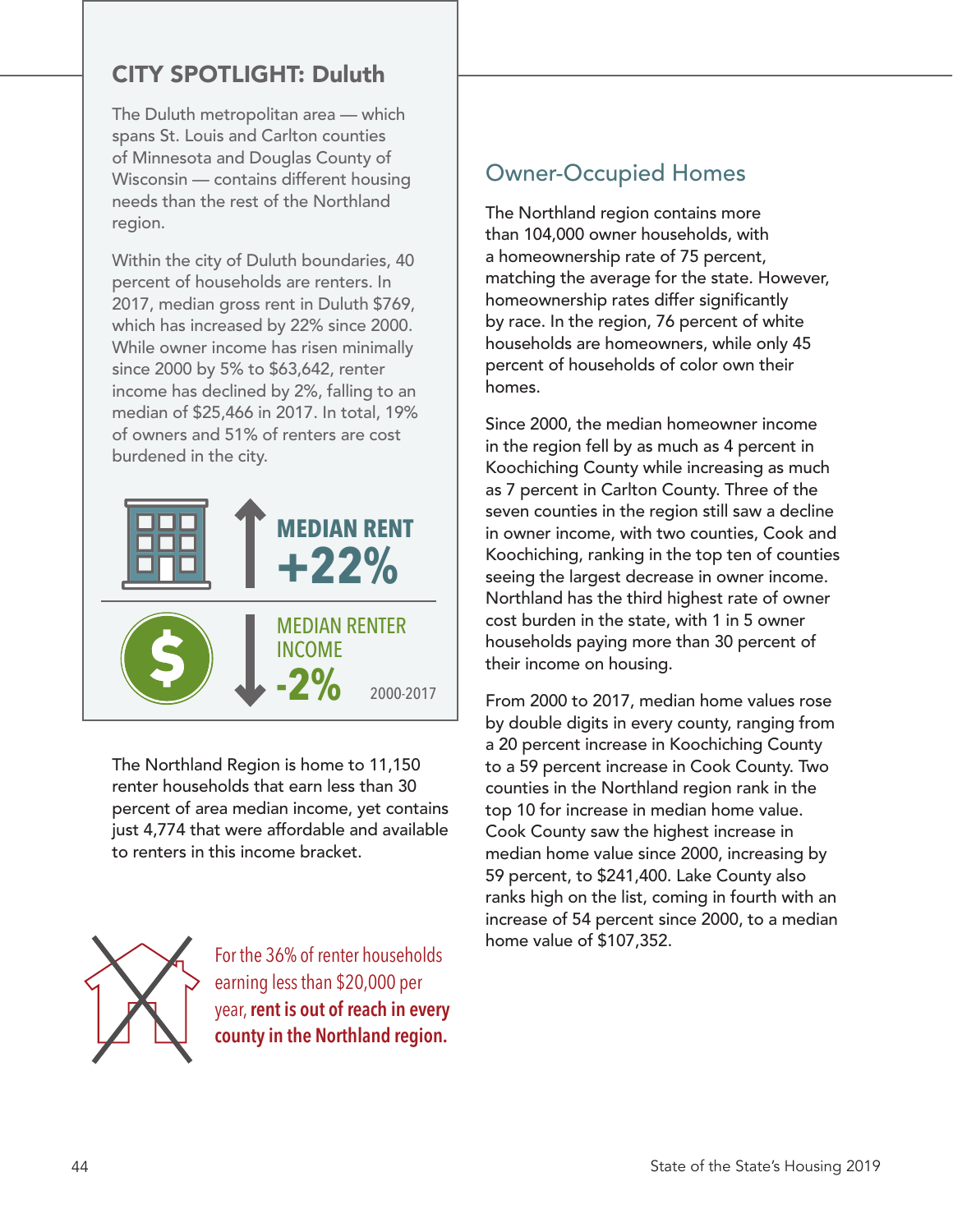#### Northland Spotlight: Koochiching Housing Collaborative

Minnesota's Northland region is home to towering pines, sparkling water, and extremely low temperatures. Home to three international points of entry — an airport, and international bridge, and a railroad — the region is a locus for economic and cultural exchange.

But the vitality of Minnesota's Northland is at risk due to a lack of quality housing options affordable to all income levels. That's why Koochiching County organizations, including local government and public health stakeholders, formed the Koochiching Housing Collaborative — to take real action to meet local housing needs.

"The problem feels big, but at the end of the day, it's one of the most concrete things in the world: homes," says Isaac Meyer, Planning and Development Director at KOOTASCA Community Action.

To arm themselves with data to attract developers and investment, the Collaborative funded a county-wide housing study that confirmed what many community members already knew on a personal level: Koochiching County needs more quality, affordable housing at all income levels.

The local paper mill, which employs close to 600 people, is concerned about the lack of housing options affordable to their employees. International Falls mayor Bob Anderson, who worked at the paper mill for more than 50 years, notes that the available homes on the lake can cost millions. "This is a problem because our community can't have good jobs without housing," he says.

People paid the lowest incomes are experiencing the most severe impacts. As of early 2019, 74 families were on a growing waiting list for a housing choice voucher. But even when families secure a voucher, it's becoming more difficult to find an apartment that meets federal quality standards



because so many of the county's rental homes need repair.

That has real implications. For people and families experiencing domestic violence, a lack of suitable, affordable housing options can make staying in an unsafe situation seem like the only option. "There are lots of reasons an individual might go back to an abusive situation, but one of them is housing affordability," says Jenell Feller, Director of Friends Against Abuse.

The Collaborative is working to address the need for affordable multifamily rental through the adaptive reuse of a historic school — the Alexander Baker Building — for affordable housing and community services. Adjacent to the Backus Community Center, the homes will provide easy access to cultural, educational, and community activities.

"There's significant buy-in for this project because of the concern about housing issues in our community," says Ward Merrill, Executive Director of Backus Community Center. "We need to keep that feeling that everybody's in this together. We hope this project will spur other development throughout the county. In fact, there are already other, smaller-scale initiatives taking place."

*Photo: Isaac Meyer leads a Koochiching Housing Collaborative meeting.*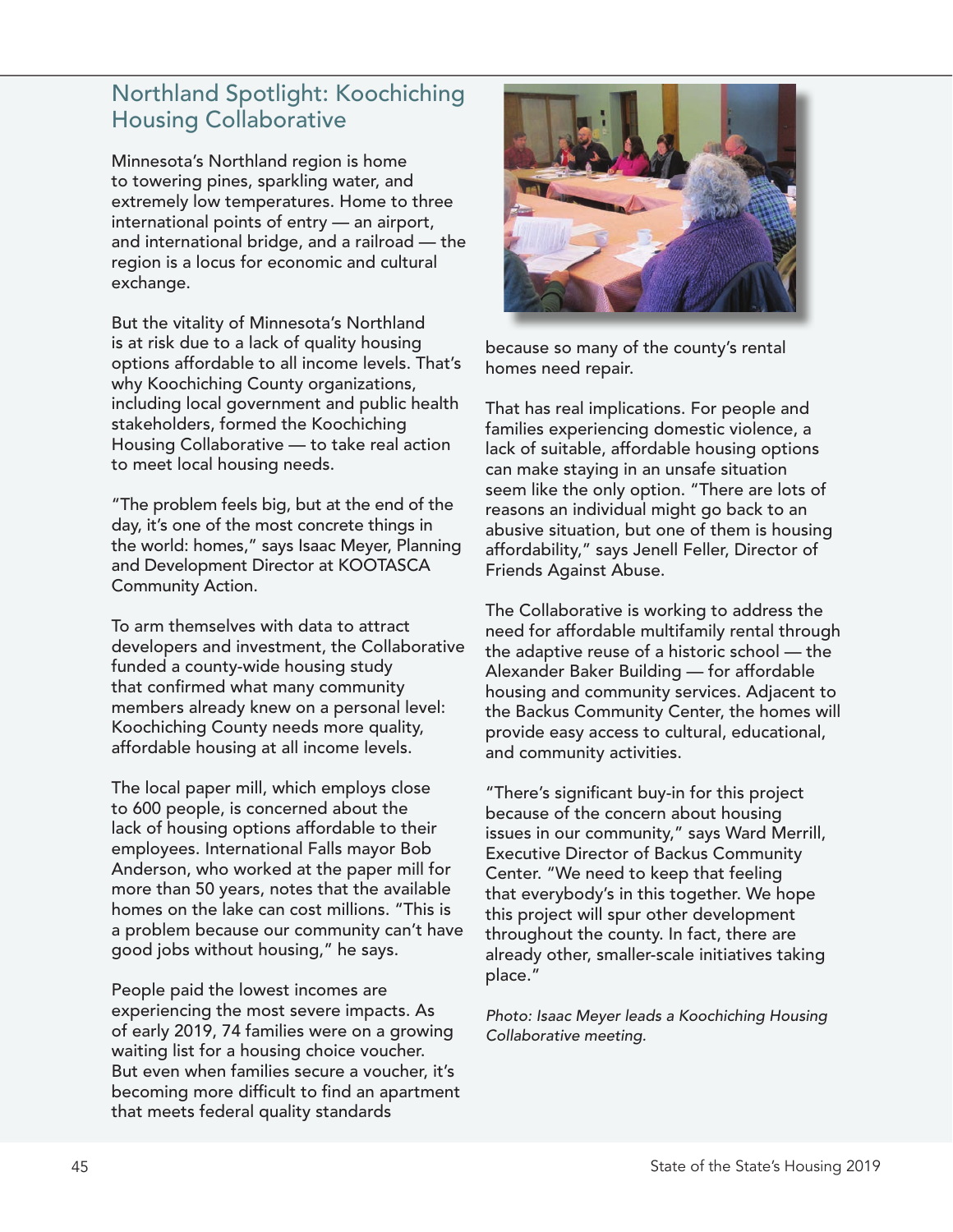overall population is projected to decline, the senior population is expected to increase by 51% by 2035.

The region has the highest & second-highest percentage While the region's<br>of aging multi- and single-family homes, respectively.



#### Senior Housing Need

While the overall population is projected to decline in the region, the senior population (age 65 and older) is expected to increase by 51 percent, or 32,670 individuals, by 2035. Saint Louis County will see the most growth, at an additional 21,000 seniors by 2035.

While lower than the state averages for senior cost burden, nearly half of senior renter households and 21 percent of senior owner households pay more than 30 percent of their income on housing. The counties with the highest rates of senior cost burden include Aitkin County (27 percent of senior homeowners) and Itasca County (53 percent of senior renters). The growing population of seniors, coupled with the already high rate of cost burden, indicates an increased need for senior housing.

#### Housing Development and Subsidized Housing

The region has some of the oldest housing stock in the state. By 2017, 45 percent of all owner occupied homes were built before 1960, with the largest proportions of aging housing stock in St Louis and Lake Counties. Additionally, 41 percent of multifamily units were built before 1960, the highest percentage of any region in the state.

In 2017, the region added just 156 new multifamily housing units, 97 percent of which were located in Saint Louis County, accounting for just 2 percent of the permits issued statewide. In 2017, 832 new single family homes were permitted in the region significantly up from 391 in 2015.

In the Northland, there is a total of 8,136 subsidized units, or 9 percent of the state total.